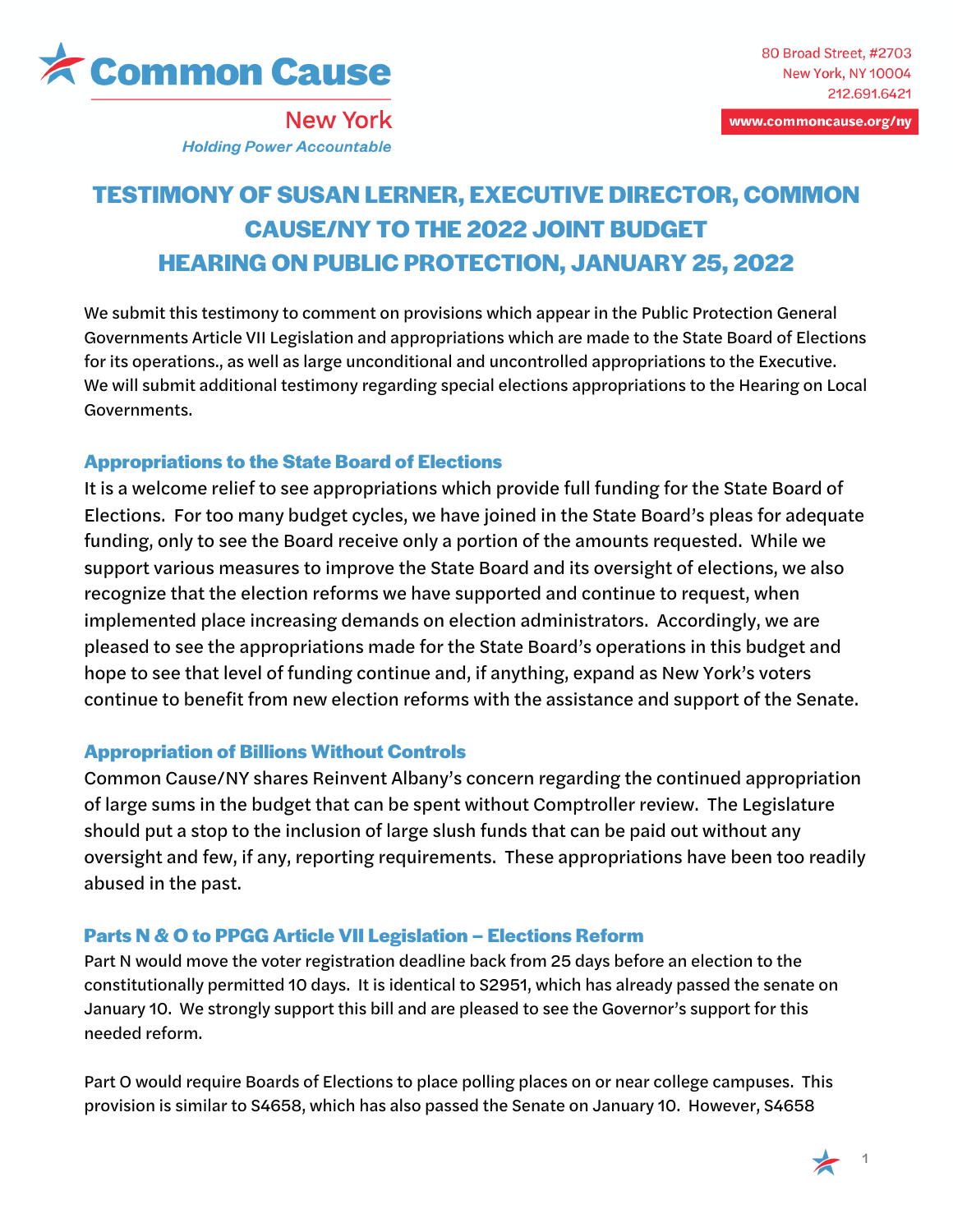requires that polling places be located on college campuses for both general elections and early voting. Part O only requires placement of polling places on college campuses for general elections but not also for early voting. Common Cause/NY and Let NY Vote support S4658/A117, as the Let NY Vote Coalition's Youth Working Group argues strongly that early voting locations also need to be placed on, or conveniently located near, college campuses based on the difficulties college students have faced to be able to access early voting. We hope to see the measure which is ultimately passed include early voting polling locations on college campuses as well as for general elections.

#### **Part Z to PPGG Article VII Legislation – Ethics Reform**

This Part contains a much needed proposal to completely revise ethics oversight for New York State Government. It proposes a completely new ethics commission, replacing the failed Joint Commission on Public Ethics (JCOPE). New York badly needs a functioning and trustworthy ethics oversight process. JCOPE's lack of credibility and very poor reputation makes it pointless to attempt to make improvements within the fatally flawed existing structure. It needs to be replaced with a new and truly independent oversight commission, not simply revamped. The primary problems with JCOPE were its lack of independence and transparency and the barriers it had to jump in order to effectively enforce the law. The Governor's proposal is a reasonable approach to achieve the goal of a credible ethics system.

#### *Selection Process*

We believe that the Governor's proposal provides a workable framework to achieve independent ethics oversight. We do have specific suggestions for strengthening it. Common Cause/NY favors a selection process that utilizes a committee made up, at a minimum, of the law school deans of New York's 15 law schools who select commission members based on a public set of criteria. Consideration should be given to expanding the selection committee to include deans of schools representing other relevant disciplines, such as Social Work and/or Public Policy. We recognize that the Deans of law schools that are part of public university systems may appear to be more susceptible to pressure from state elected officials in naming commission members. To alleviate that appearance we believe that there should be express prohibitions on communications between the deans and any state elected official during the selection process other than reported lobbying communications on specific pending legislation or budgets.

Requiring that the criteria for selection to serve on the new independent commission on ethics and lobbying in government ("new commission") be released publicly is an excellent requirement. The selection committee should also be required to publicize how interested members of the public can submit application to be considered for appointment to the new commission. Common Cause/NY does not support making any meeting where individual candidates are discussed and selected a public meeting. Allowing discussions of individual qualifications to take place in a closed meeting encourages the candor that such discussions require and avoids any embarrassment to those who apply but are not chosen. The proposal to allow the release of submitted documentation from those chosen to serve on the new commission after they are appointed is a well-balanced middle ground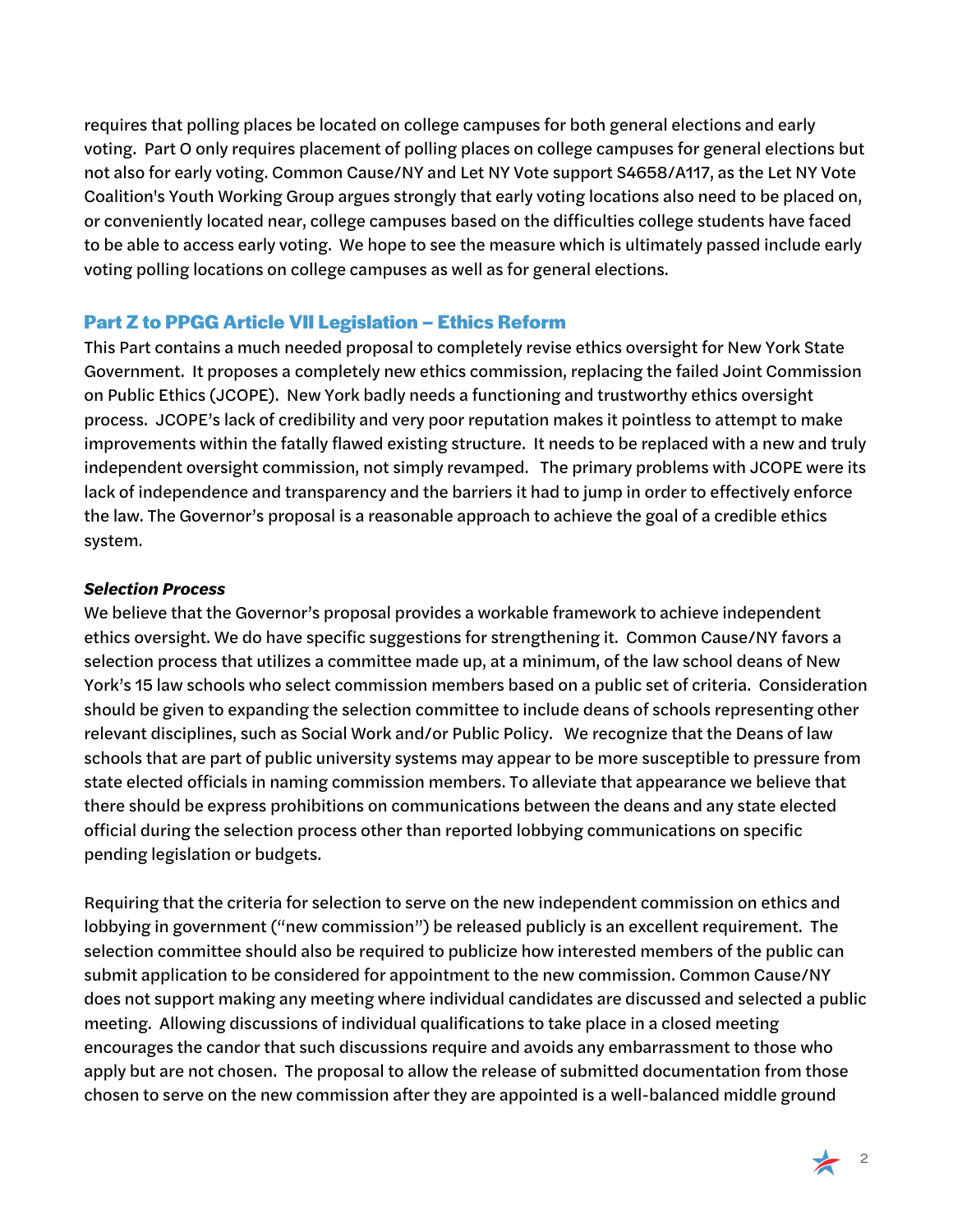between the need for candid review of individual qualifications and the public's right to gauge whether the appointment process is working correctly and as independently as envisioned. In that regard, we recommend that the selection committee be required to provide a publicly released report to the Legislature and Governor upon completion of its selection process, that indicates the number of applications received and the number rejected as not satisfying the published criteria, and a breakdown of the diversity of the applicant pool, including gender, occupational, geographic, and ethnic diversity.

Paragraph 3(f)'s list of categories of individuals who cannot be appointed should apply not only to individuals who themselves fall under the prohibited category but to spouses and immediate family members of such individuals, to appropriately maintain the new commission's independence and credibility. We also believe that no individual who serves as a government official at any level should serve on the new commission.

#### *Prohibit Political Contributions by Members & Family*

Similarly, paragraph 4(e)'s prohibition on political contributions to state candidates should be expanded to prohibit contributions to any candidates for state or local office and should include prohibitions on contributions to political parties while serving on the new commission. Additionally, spouses and immediate family members should be prohibited from serving on the steering committee or finance committee for any candidate running for state office during the commissioner's term in office. We note that the current law's prohibited categories of appointees prohibit appointees who have held office or engaged in certain activities in the past 3 years rather than the proposed 2 year prohibition period. A 3 year prohibition period is preferable.

We suggest that the new commission's executive director be hired for a term of 5 years, to provide continuity as the members of the new commission serve their staggered terms. The executive director should be subject to the same prohibitions regarding political contributions as the commission members.

### *Penalties for Failing to Complete Ethics Training*

Common Cause/NY supports the requirement that new state officials and state employees take ethics training within 90 days of starting their jobs, as well as the annual refresher requirement. However, there appears to be no real consequence should an official or employee simply ignore this requirement. Negligent employees should receive a reminder at 90 day s of employment if they have not completed the required training and given an additional 30 days to comply. If the official or employee fails to complete the required training after the 30 day reminder, they should be subject to automatic sanctions in the amount of 10% of their post-tax salary automatically deducted from their paycheck until they complete the required training. If that penalty is ineffective, the names of officials and employees who fail to complete ethics training within 6 months of employment should be publicized.